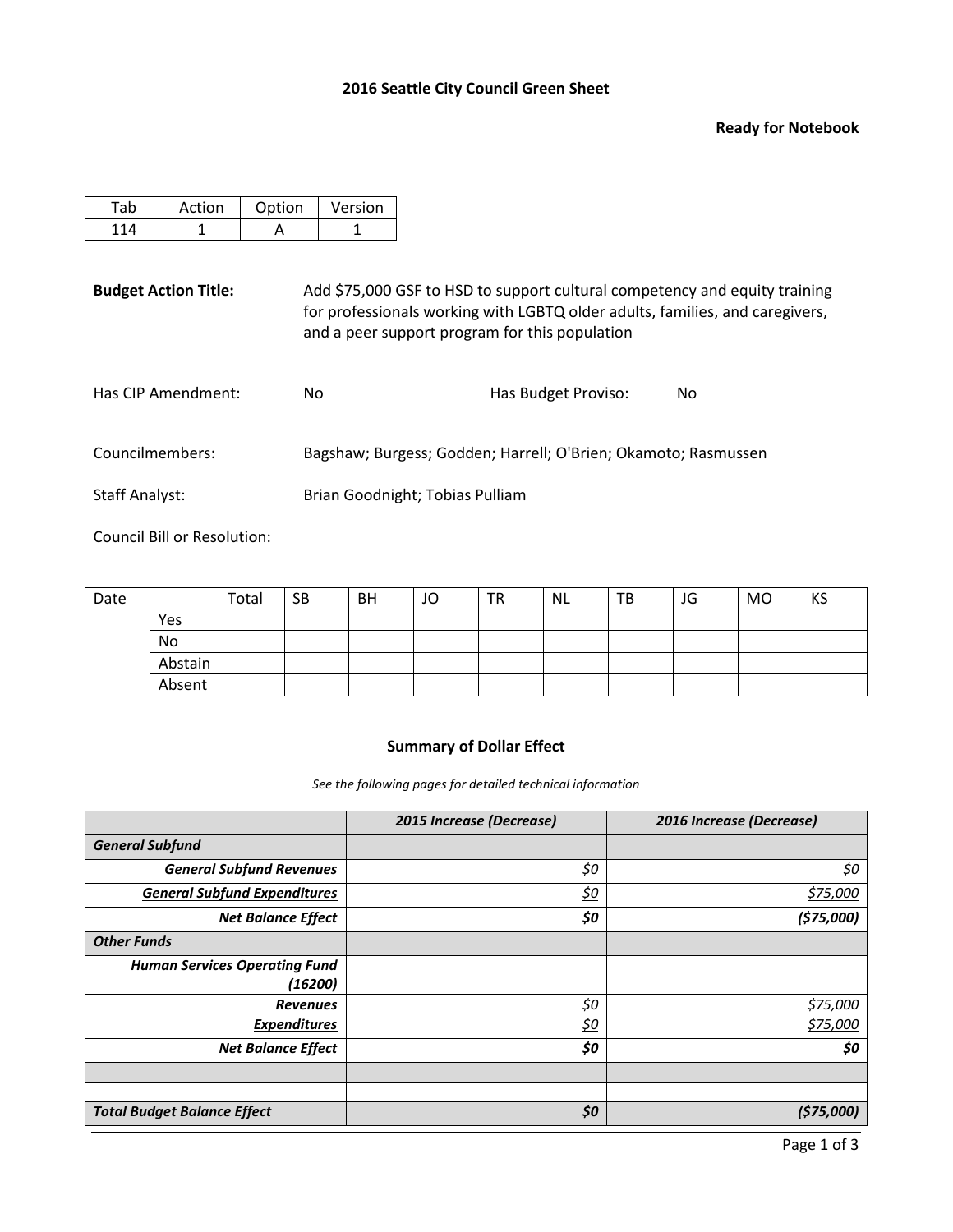| 'nh | Artion | Option | Version |
|-----|--------|--------|---------|
|     |        |        |         |

## *Budget Action description:*

This green sheet would add \$75,000 GSF to the Human Services Department (HSD) to support a cultural competency and equity training program for health and human service professionals addressing LGBTQ older adults, families, and caregivers, and a peer support program for this population.

# Background

According to a recent report published by the University of Washington (*At-Risk and Underserved: LGBTQ Older Adults in Seattle/King County. Findings from Aging with Pride.*), "LGBTQ older adults are at heightened risk of disability, poor health, mental distress and living alone, compared to heterosexuals of similar age." In addition to sharing many of the same aging concerns as the general population, LGBTQ older adults also encounter barriers and inequalities that can stand in the way of healthy aging.

The report provides two priority recommendations for addressing the challenges that LGBTQ older adults face:

- Implement an evidence-based cultural capacity training program for health and human service professionals addressing the unique risks, challenges and strengths of LGBTQ older adults, families, and caregivers.
- Pilot a tailored and evidence-based LGBTQ older adult peer and cross-generational support program to provide engagement, functional assistance, and support, as well as information, resource, and referral services.

The intent of funding a program that would address these recommendations is to increase the knowledge and skills of practitioners for working effectively with LGBTQ older adults and provide LGBTQ older adults with access to needed support services.